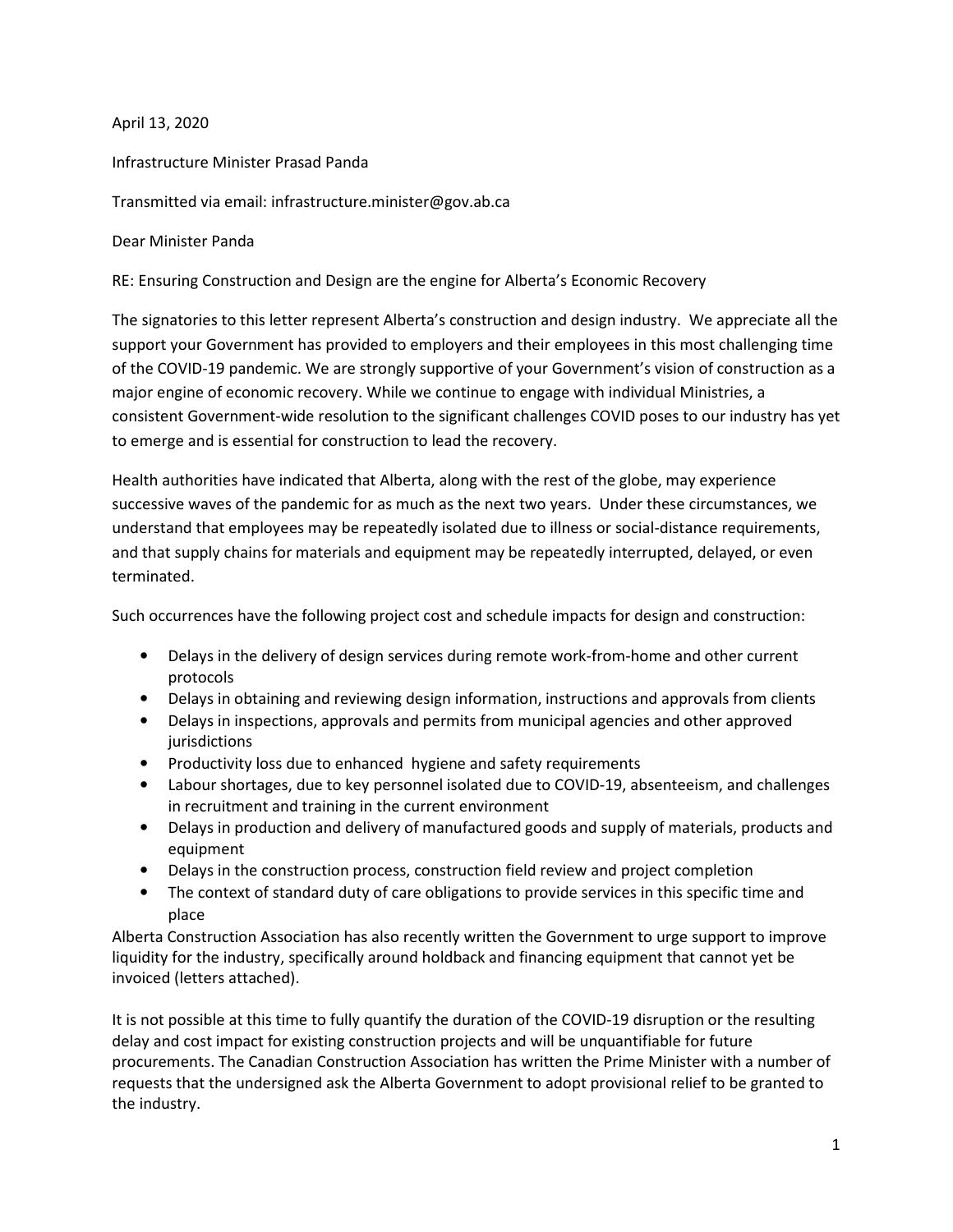For projects already underway, we ask the Government of Alberta, urgently to:

1. Confirm that under Provincial contracts, notwithstanding the provisions on a contract, the Government of Alberta agree to give reasonable schedule extensions and relief from schedule and milestone delays caused by the COVID-19 pandemic;

2. Create an *Emergency COVID-19 Construction Cost Reimbursement Program* under which, on each Provincial contract and notwithstanding the provisions of a contract, the Government of Alberta reimburse additional costs incurred by design firms and contractors caused by the COVID-19 pandemic, where these costs are incurred after March 15, 2020. Eligible costs would not be limited to but would, as examples, include the following categories:

a. Additional health & safety costs;

b. Site security and maintenance costs for projects suspended;

c. General conditions including extra insurance and bonding costs;

d. Demobilization and remobilization costs for the prime contractor, including costs paid subcontractors, suppliers and manufacturers;

e. Costs incurred to maintain reasonable delivery dates for project materials and equipment, including cost premium for alternatively sourced material due to supply chain interruptions; f. Additional cost to make up lost and reduced productivity related to time devoted to cleaning and protective activities, compliance activities, physical distancing and other related requirements;

 g. Additional cost to obtain and review client and user design information, instructions and approvals and delays in inspections, approvals and permits from municipal agencies and other approved jurisdictions;

h. Additional cost of design firms to perform field review and construction administration activities; and

i. other reasonable related COVID-19 costs.

This would clearly require reasonable record keeping, documentation and a degree of good faith on the part of both industry and the Government of Alberta. There would also be an expectation that each contractor should provide the Government of Alberta with reasonably prompt notice that they are incurring COVID-19 related delay and additional costs and that they are asking for relief under this program. Also, it would need to be clear that reimbursement under this Emergency Program would be in addition to, and not diminish normal entitlements under the terms of any contract.

We understand the challenge to the Government of Alberta in providing an open-ended program and, on a provisional basis, we recommend that eligible costs be reimbursed up to 5% (adjusted for project scale and duration of construction schedule delays) of the contract value as a starting point, subject to the program being adjusted as the duration and full impact of COVID-19 become more clear over time.

Again, we acknowledge and appreciate the speed at which the Government of Alberta is trying to implement programs that can ease the impact of COVID-19 on all sectors of the Alberta economy. In providing you with this specific proposal we are hoping to facilitate these efforts.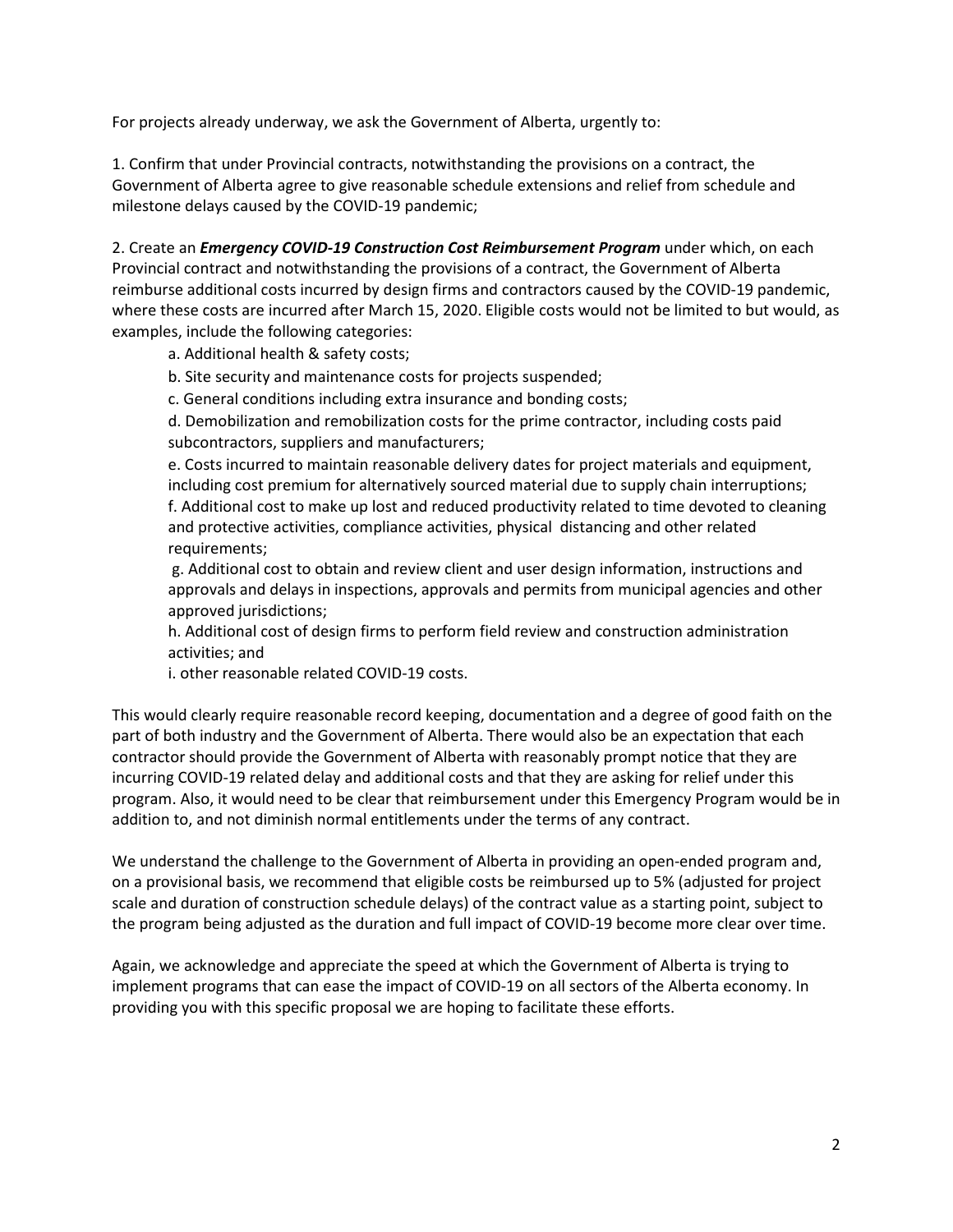Beyond the preceding recommendations based on the Canadian Construction Association recommendations to the Federal Government, we also recommend the following for future procurements.

The Government of Alberta work with industry associations to develop clear mutually acceptable contract language to include for the risks associated with reduced productivity, supply chain interruptions, inability to mobilize and commence work, and potentially demobilize and remobilize during the ongoing pandemic and potential successive waves of the pandemic.

We urge the Government of Alberta to take these steps immediately, both to provide relief for designers and contractors on Provincial projects, but also, and just as importantly, to provide leadership to municipal, public institutions and private sector project owners in creating cross-industry relief to the construction industry that will help ensure the construction industry continues to be able to provide capacity to build the infrastructure for Alberta's future and provides the economic stimulus for our province's recovery.

Sincerely,



Frederick Vine, Chair, Alberta Construction Association

Mike Lloyd President



milit

**ALBERTA Trade Contractors Coalition** 

Terry Milot, Chair, Alberta Trade Contractors Council



Norm Kuntz, Chair, Calgary Construction Association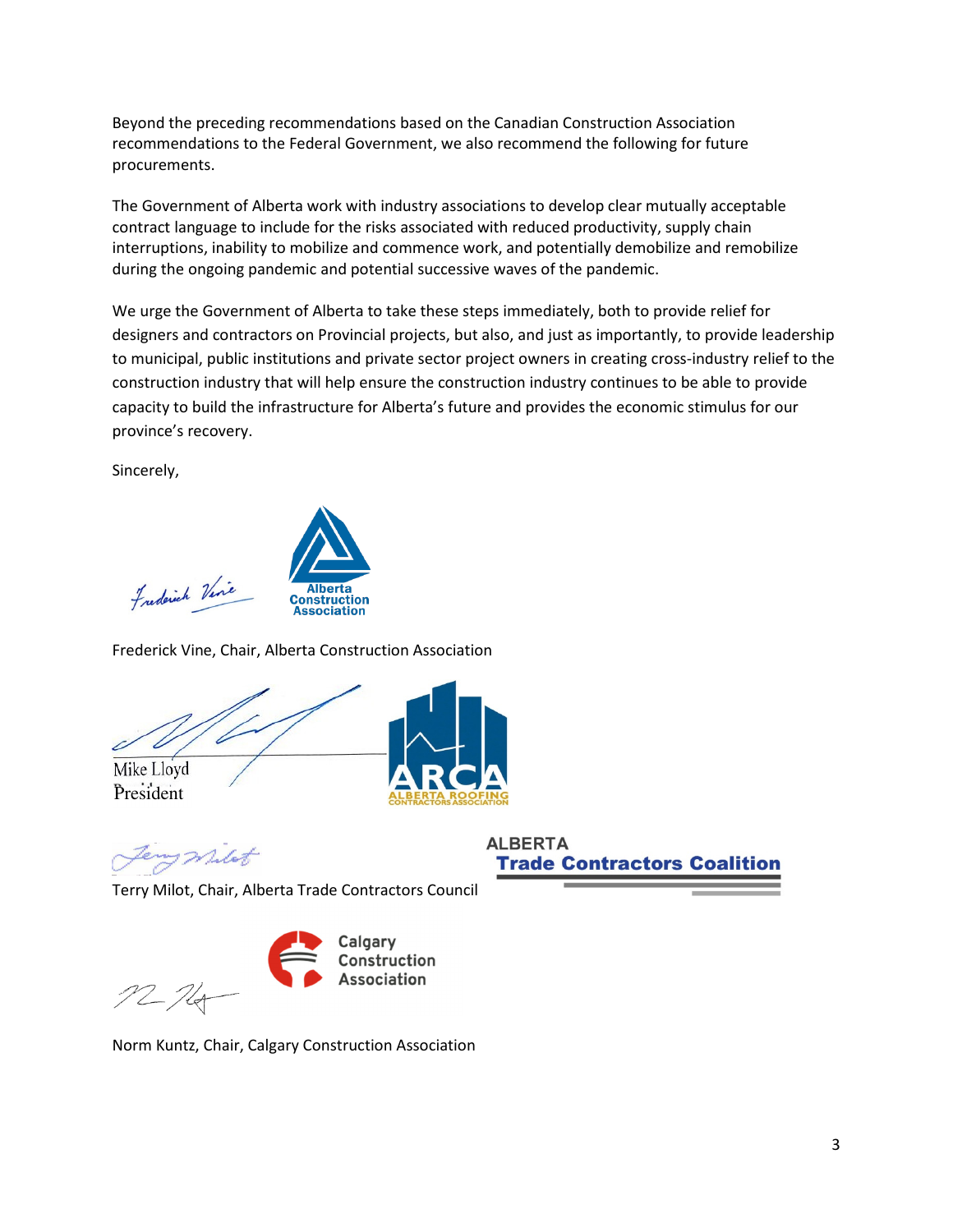

Dan Hanson, Executive Director, Concrete Alberta



Allan Partridge, Chair, Consulting Architects of Alberta



Ken Kozakewich, Chief Executive Officer, Consulting Engineers of Alberta



Trevor Doucette, Chair, Edmonton Construction Association

Tempbarrat

Terry Barnett, President, Electrical Contractors Association of Alberta

M



**ECA** 

Electrical Contractors

Association of Alberta

Keith Plowman, President, Fort McMurray Construction Association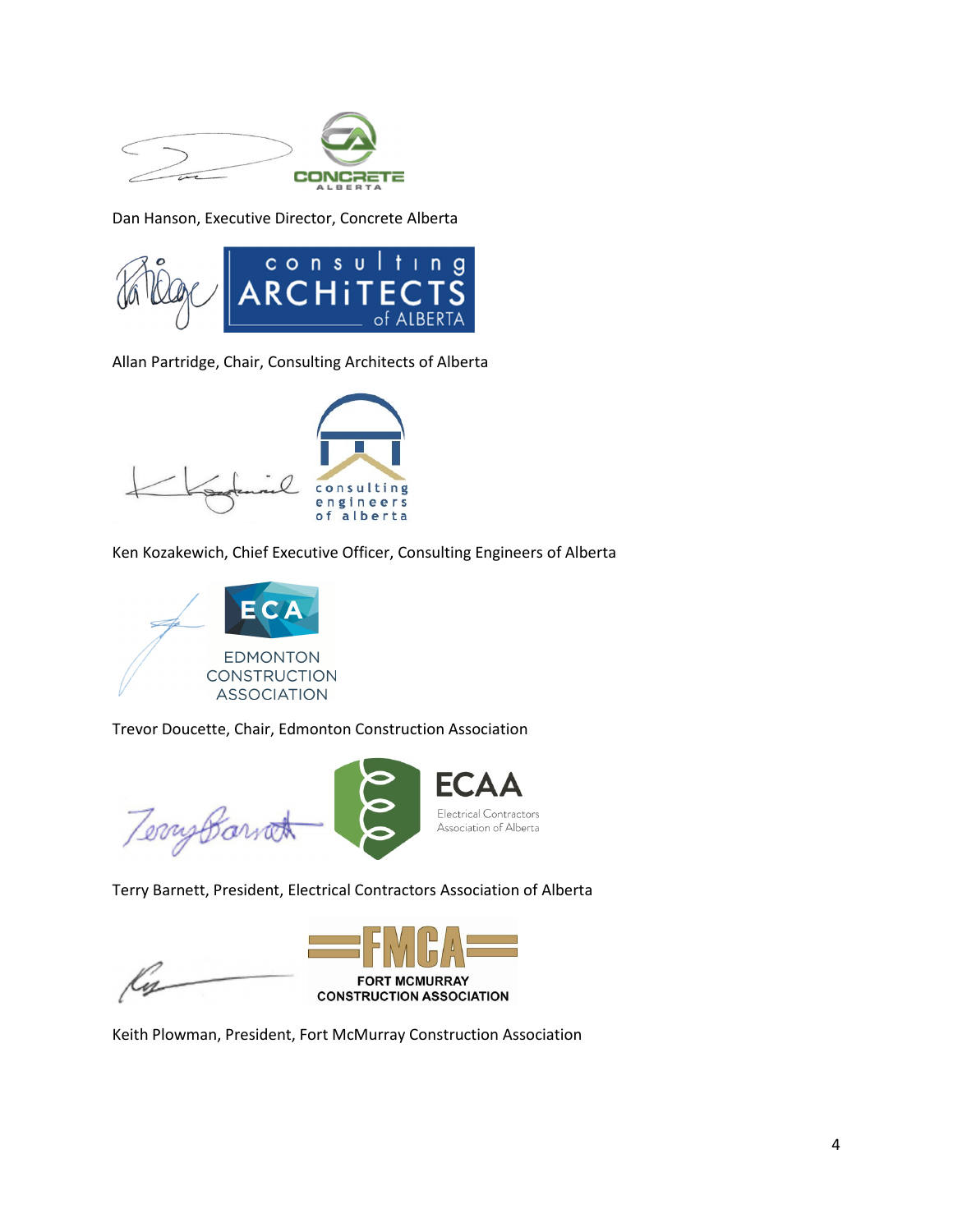

Jason Portas, General Contractors Alliance of Canada, Alberta Chapter



 $\overline{\phantom{0}}$  $\overline{16}$ 

Todd Anderson, President, Grande Prairie Construction Association



Richard Thiessen, President, Lethbridge Construction Association

**AU LLOYDMINSTER**<br>CONSTRUCTION ASSOCIATION WWW

f<sup>rom J</sup>achter Februar<sup>es</sup>

John Winter, President, Lloydminster Construction Association



Mark Schendel, Chair, Mechanical Contractors Association of Alberta